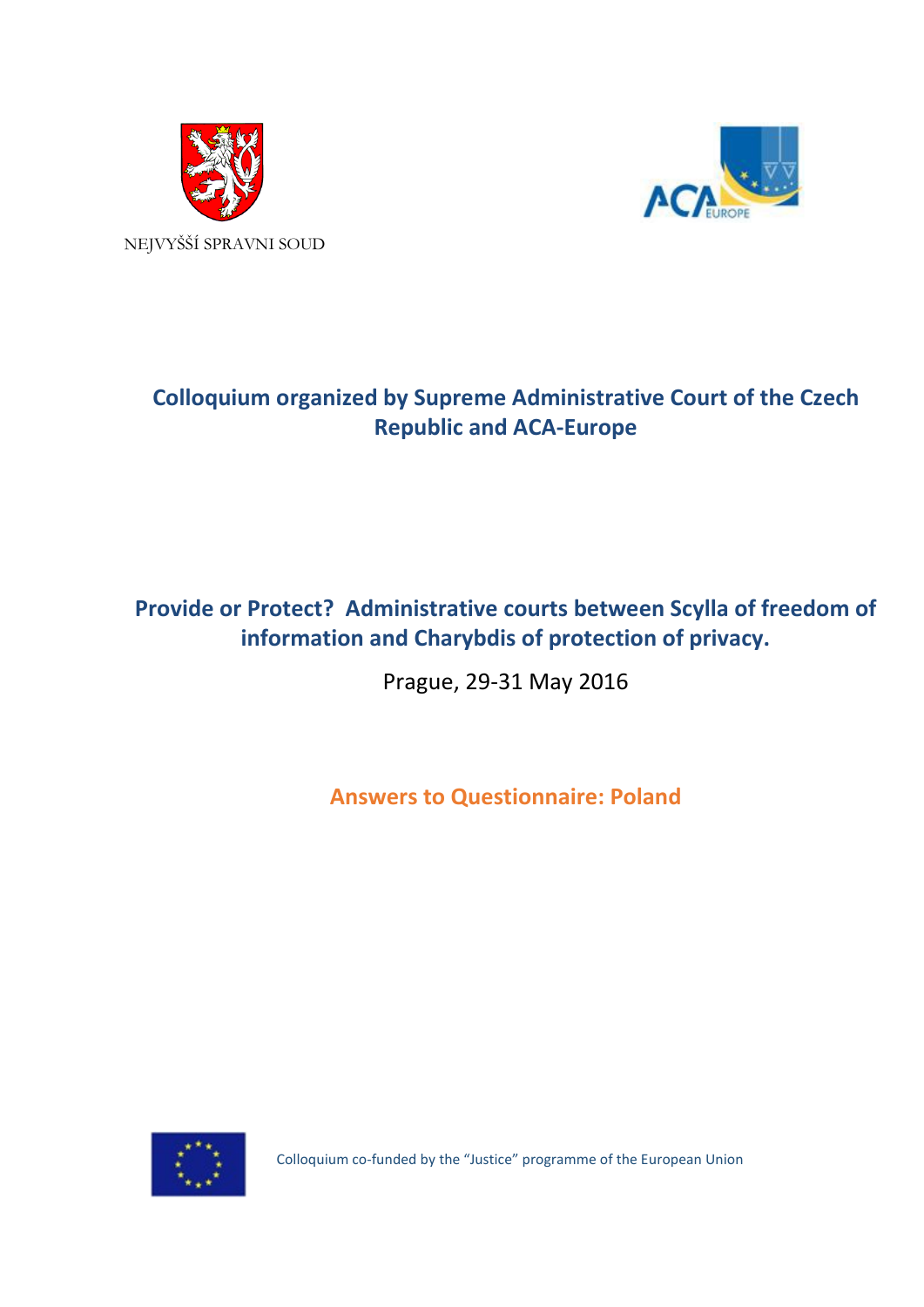# Provide or Protect? Administrative courts between Scylla of freedom of information and Charybdis of protection of privacy

### (questionnaire)

#### **Part I**

*1. Is the central administrative supervision over providing information and protection of personal data carried out by one administrative authority or are there specialized authorities for each of these fields or is there an absence of such an authority in any of these areas? Does the chosen model cause any application problems?*

Personal data protection is handled in Poland by the Inspector General for Personal Data Protection ("Generalny Inspektor Ochrony Danych Osobowych" – GIODO). It is a central administrative authority.

There is not a specialized body responsible for providing public information. The relevant entity (one that is carrying out public tasks) must be approached by the individual with a request for public information. The lack of a single administrative authority responsible for providing public information results in inconsistent practice in the scope of providing information by entities obliged to do so. In these circumstances the court's practice, in particular the case law of the Supreme Administrative Court (SAC), is to set the standards for a uniform interpretation of an Act on access to public information of 2001.

*2. What types of information are excluded from providing? Is there one regime regarding all exclusions or is there any differentiation – e.g. absolute exclusion and relative exclusion?*

Under Article 61(3) of the Constitution of 1997 the right to obtain public information may be limited only by statute solely to protect freedoms and rights of other persons and economic subjects, public order, security or important economic interests of the State. Under Article 5 of the Act on access to public information of 2001 information is excluded from being made available if it is protected as statutory secret, classified information, confidential business information or an individuals' privacy, save for individuals or entrepreneurs who have given up their right to privacy. Exclusion of access to information does not refer to public officials.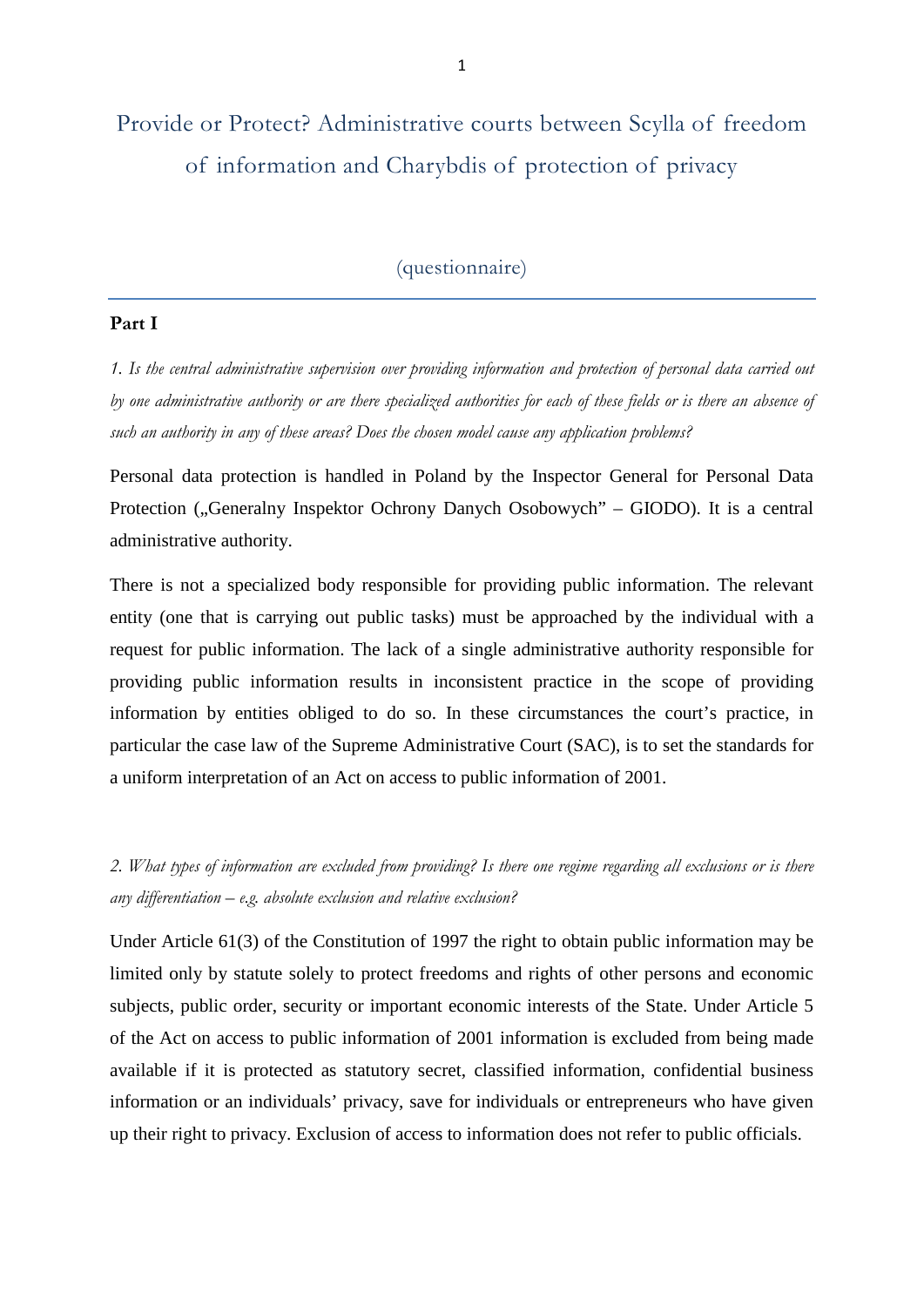*3. Are there any types of subjects governed by private law that have duty to provide information? If the answer is affirmative, what kind of subjects and what kind of information?* 

Under Article 4 (1) of the Act on access to public information of 2001 it is obligation of the public authorities as well as other entities performing public functions to make the public information available. It means that any entities which perform public functions or dispose of public property as well as legal persons, in which the State Treasury, units of local authority or economic or professional local authority hold dominant position may be obliged to make public information available.

For example, according to the SAC's case law, following subjects governed by private law are considered to obliged to provide public information: companies from energy sector (SAC judgment of 11 April 2014, Case No. I OSK 2494/13); companies from petroleum sector (SAC judgment of 5 September 2014, Case No. I OSK 2931/13); companies from telecommunication sector (SAC judgment of 10 April 2014, Case No. I OSK 2450/13 and Case No. I OSK 2421/13), municipal companies (SAC judgment of 16 March 2010, Case No. I OSK 1643/09; SAC judgment of 30 September 2015, Case No. I OSK 1773/14). Moreover, in Poland, associations, unions and universities also have duty to provide public (SAC judgment of 8 July 2015, Case No. I OSK 1514/14; SAC judgment of 7 October 2015, Case No. I OSK 1928/14; SAC judgment of 8 June 2011, Case No. I OSK 391/11).

## *4. Are the salaries of the employees of the public sector subject to the right to free access to information as well? Does this cause any application problems regarding the personal data protection?*

Information on salaries of the employees of the public sector is unclassified and available *ex officio* or upon request. In the SAC case law, information which corresponds to the amount of the remuneration should be made available (see SAC judgment of 5 January 2016, Case No. I OSK 3087/14).

#### *5. Is the trade secret excluded from the free access to information?*

Trade secret excludes access to public information, if it constitutes business secret, and therefore has economic value for an entrepreneur (Article 5(2) Act on access to public information).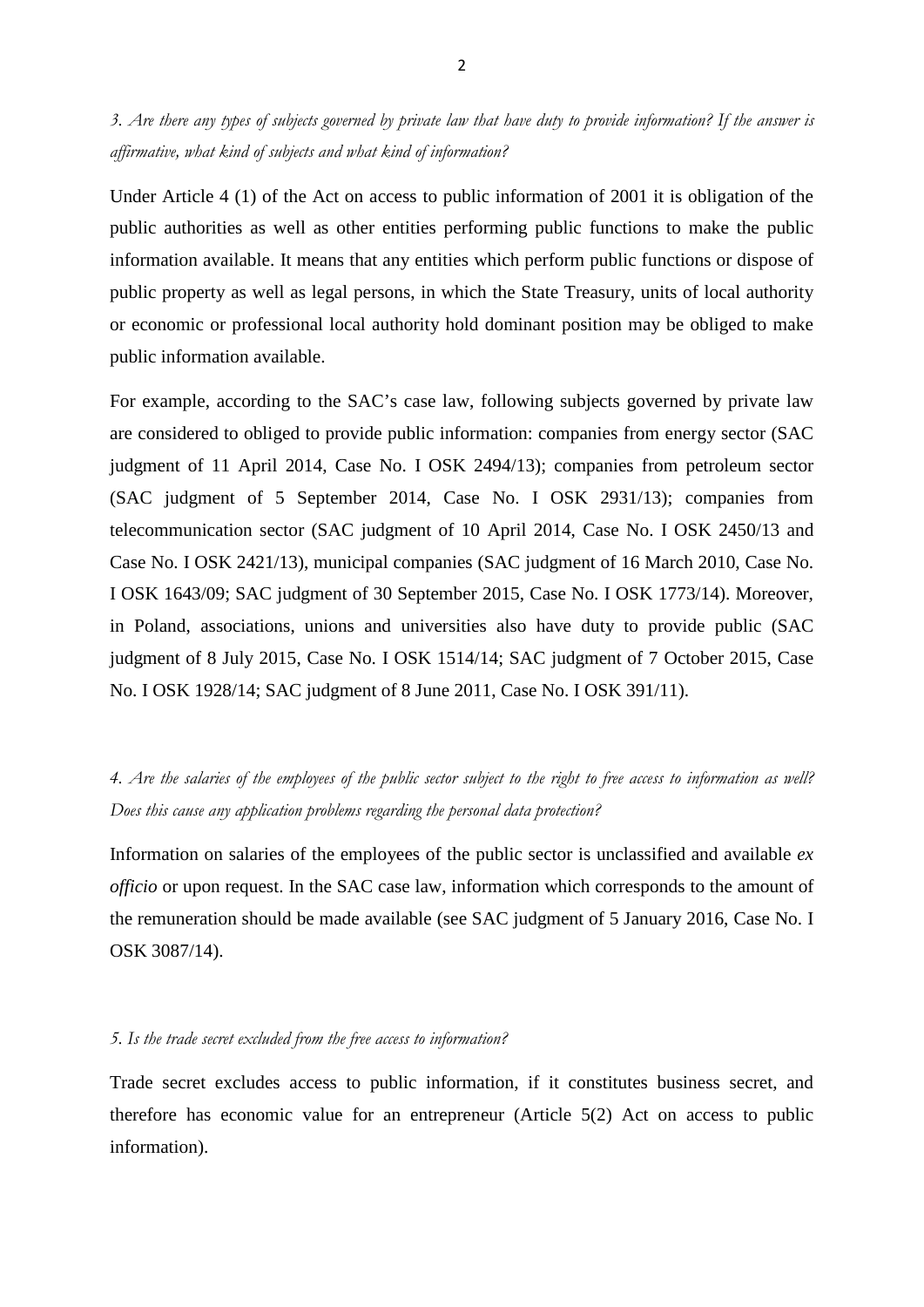*6. Are documents that are subject of intellectual property excluded from the free access to information?*

Intellectual property cannot be made available, if it constitutes business secret.

*7. Does the right to free access to information cover as well the parts of an administrative file that contain data related to individuals or are these data protected? In which areas of public administration does this cause problems ?*

Article 1(2) Act on access to public information allows application of the different principles in relation to access to the administrative case files. Under Article 73 § 1 CAP (Code of Administrative Procedure) access to the administrative files of a case is available to the parties of an administrative proceeding only. Similarly, only the parties have access to files in the proceeding before administrative courts (Article 12a of the Law on the procedure before administrative courts**).**

A third party who is not a party to the proceedings can still obtain anonymized documents produced by public officers but the right to access to documents does not include private documents submitted to the file of administrative proceedings. The rules of CAP do not exclude application of Article 1(2) Act on access to public information (SAC resolution of 9 December 2013 r., Case No. I OPS 8/13).

*8. Are data related to criminal proceedings or administrative delict proceedings or any data of quasi-criminal nature (typically files of secret police departments from the times of anti-democratic past) excluded from the right to free access to information?* 

Article 1(2) Act on access to public information allows application different principles in relation to access to the court case files in criminal or any other matters. In the course of a criminal preparatory proceeding (Article 156 § 1 of Criminal Procedure Code), files of a case are made available to the parties, defenders, attorneys and statutory representatives only upon consent of the prosecutor carrying out such preparatory proceeding. Upon the prosecutor's consent in exceptional cases the files can be made available to third parties. There is however a separate set of rules in the Act on Institute of National Remembrance according to which access to the files collected by the security service of the Polish People's Republic may be exercised by each person which the files concern. Files of the security service's officers and collaborators are publicly available with no restrictions.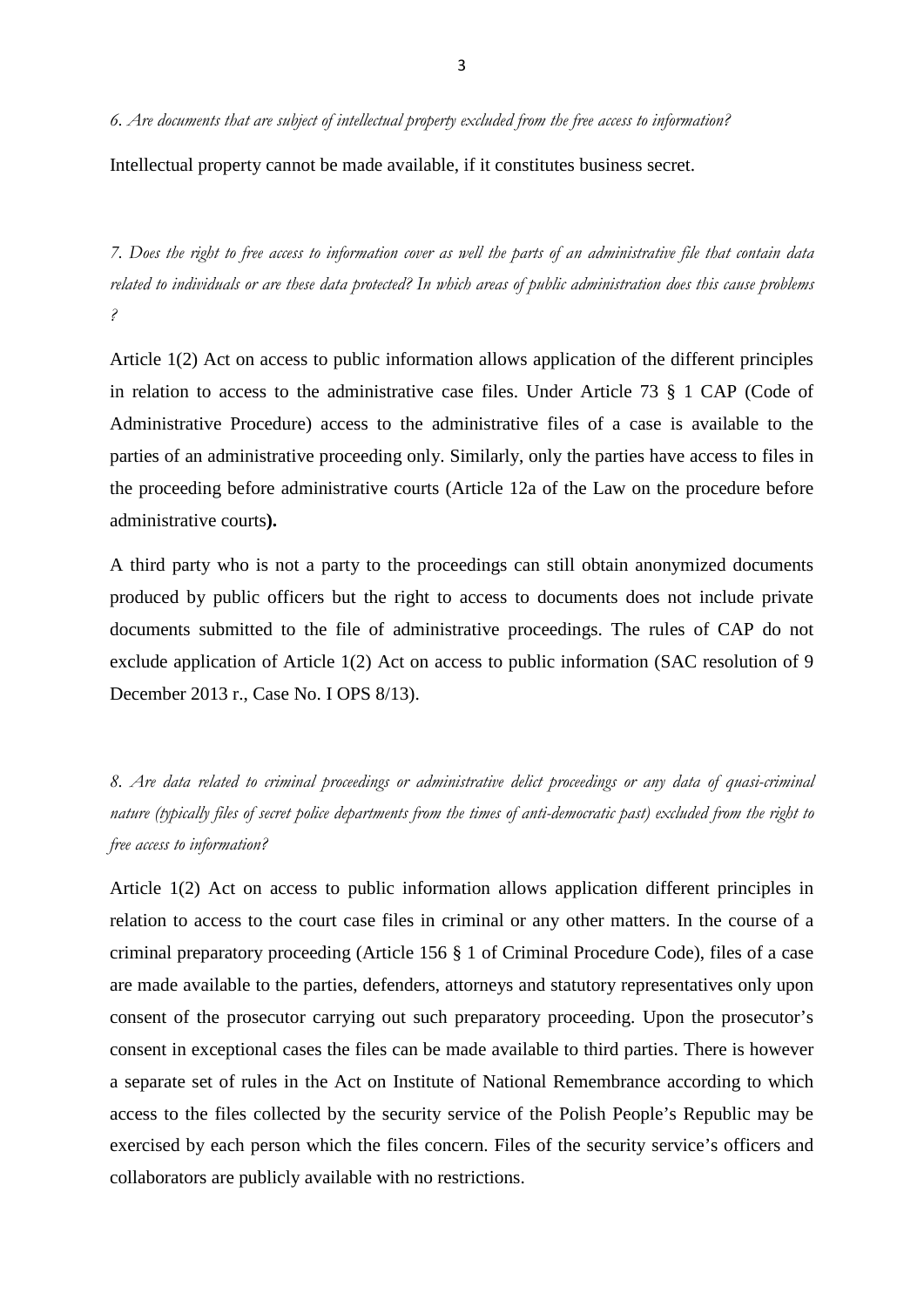In administrative proceedings of quasi-criminal nature, access to the administrative files of a case is available to the parties of the proceeding only (Article 73 § 1 CAP).

### Part II

#### *9. Public availability of decisions*

*9.1 Are there any sorts of decisions in your jurisdiction that are not published at all (e.g. decisions with classified status or other decisions with restricted access)? If so, please describe typical cases and give indicative statistic that can illustrate the frequency and relevance of such cases.* 

All court decisions are announced at the court session open to the general public save for cases decided in camera. If the case is decided in camera the court decision is sent to the parties only. The anonymized versions of the court decisions are available on the website. It is possible that on the website even anonymized versions are not available, for example in refugee cases or in security clearance cases.

Number of the SAC's decisions available on the website is 190 971. Only 1% of all decisions is not published on the website**.** In the official paper collection of the SAC's decisions, there is published about 120 rulings per year.

*9.2 If a third person (not a party of respective case) wants to obtain your decision, what is the procedure? On-line availability of decisions is to be discussed below, so kindly describe here only other options (e.g. whether it is possible to ask for a decision by snail-mail, whether any fee apply etc.)*

A third party can familiarize themselves with an anonymized decision upon request. It may be sent to the party by regular mail as well. All court decisions are available on the court website (anonymized versions).

*9.3 Is there any official collection of selected decisions of you instance (apart on-line publication of decisions – see below)? If so, please describe in detail the procedure of its issue. In particular, please focus on the selection process of decisions that are to be published, the frequency of publication and the form of publication. Indicate, whether the collection is published directly by your instance, by some other public body or by an independent publisher. If the collection is published by an independent publisher, please describe the form of cooperation (i.e. whether the*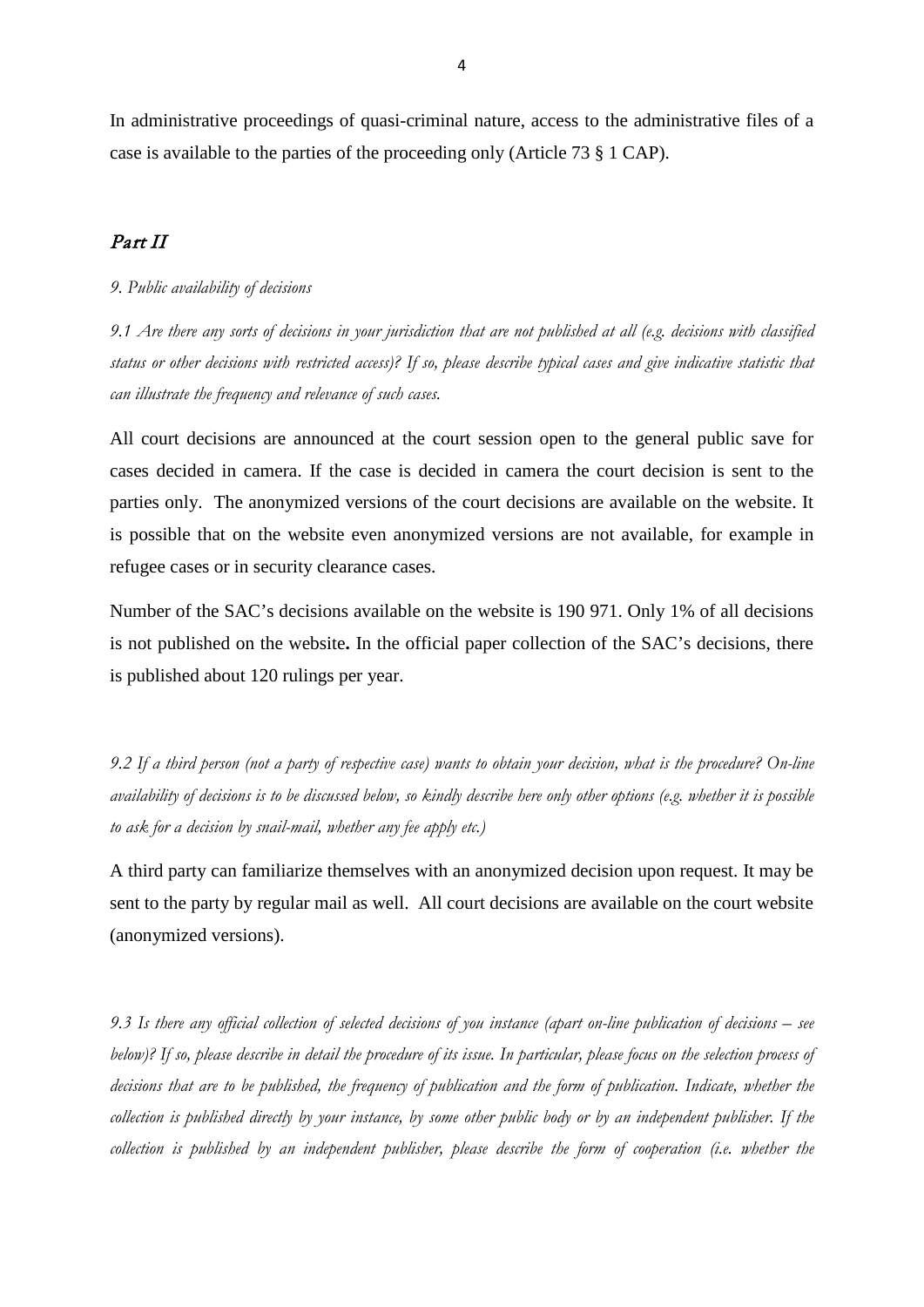*publisher has exclusive rights to publish the collection, whether the publisher does any editing of published decisions etc.) Are decisions that are chosen for the publication regarded more relevant by your instance or by general public?*

The SAC in cooperation with the Wolters Kluwer publishing house issues an official paper collection of its decisions: "Orzecznictwo Naczelnego Sądu Administracyjnego i wojewódzkich sądów administracyjnych" (Decisions of the SAC and of the regional administrative courts). The publishing rights remain with the SAC. Selection process is of internal character, inter alia the rapporteur judge may propose a judgment to be published. The ruling to be published is discussed first in the Chamber of the SAC, than it is presented to the committee of the judges that is chaired by the President of the SAC. When deciding on publication, it is taken into consideration its importance for the jurisprudence.

#### *10. Editing and anonymization of decisions*

*10.1 Do you anonymize published decisions? If so, please describe in detail the procedure. In particular, please describe who is in charge of anonymization, whether there are any particular statutory or other rules governing anonymization (apart general privacy/data protection rules) and what data are anonymized.*

Court decisions are anonymized by law clerks and this process is ruled by a by-law passed by the President of the SAC. All data that may reveal identity of the party, such as for example, full names of the parties and their addresses should be anonymized.

*10.2 If anonymization practice changes, does it affect already published decisions (i.e. are past decisions subsequently anonymized/de-anonymized with every change of anonymization rules)?*

There has been no change to the anonymization rules so far.

*10.3 Describe any subsequent problematic issues that you noted in your jurisdiction regarding the anonymization (e.g. different practices of different supreme instances, strong public debates, impact of de-anonymization of decisions by media etc.)*

The degree of anonymity in the Polish administrative courts is very high. For example, judgments of the Constitutional Tribunal are published with full names of the parties, whereas the SAC's does not.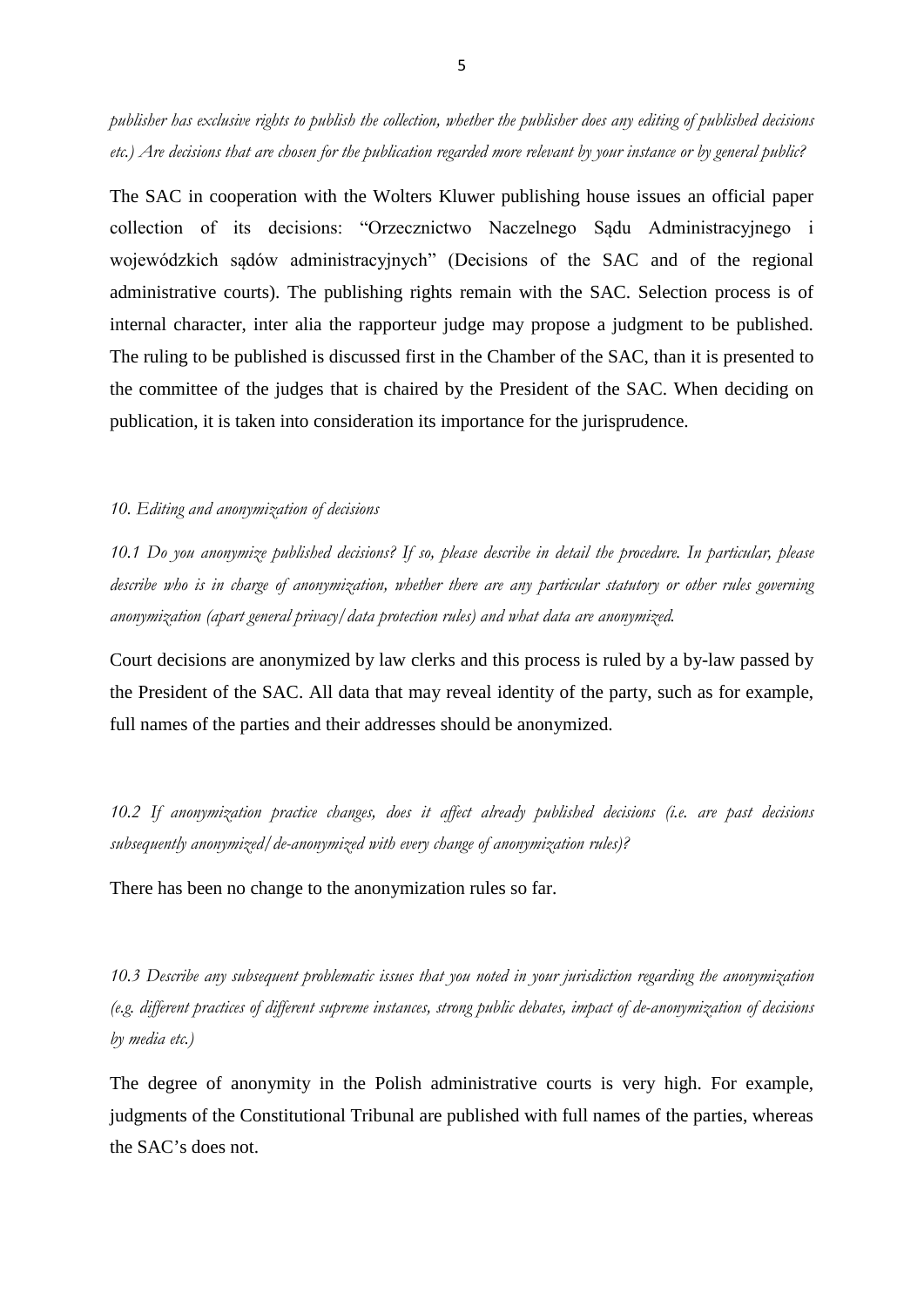*10.4 Do you edit published decisions? If so, please describe in detail the procedure. In particular, please describe who is in charge of editing, what information is added/removed in the process of editing (incl. metadata).*

The anonymization process does not include editing. However, limited editing process is often required for publishing a paper collection of the court judgments.

*10.5 Has the development of the right to be forgotten affected in any way the anonymization or publication of your decisions? If not, is it a topic that is being considered in your jurisdiction with regards to the publication of court decisions?*

No experience so far in this respect. It could be possible, upon request of the party, by the President of the SAC, who may decide on deleting the concerned decision from the court website.

#### *11. On-line publication of decisions*

*11.1 Are decisions of your instance available on-line? If so, please indicate whether on-line all or only selected decisions are published on-line (if only selected decisions are published, please describe the procedure of their selection).*

All decisions of the SAC are available at: [http://orzeczenia.nsa.gov.pl/cbo/search,](http://orzeczenia.nsa.gov.pl/cbo/search) save for some exceptions, for example, judgments concerning refugees or security clearance.

*11.2 Describe the form of on-line publication of you decisions. In particular, indicate whether your decisions are published through your own website or whether it is done through some different on-line service (e.g. through a common platform operated by a ministry of justice, by a judicial council etc.) Kindly add also sample screenshot(s) or link(s).*

Decisions are published on a website maintained by the SAC [\(http://orzeczenia.nsa.gov.pl/cbo/search\)](http://orzeczenia.nsa.gov.pl/cbo/search) which used also by commercial entities providing for legal information (LEX by Wolters Kluwer, Legalis by C.H. Beck).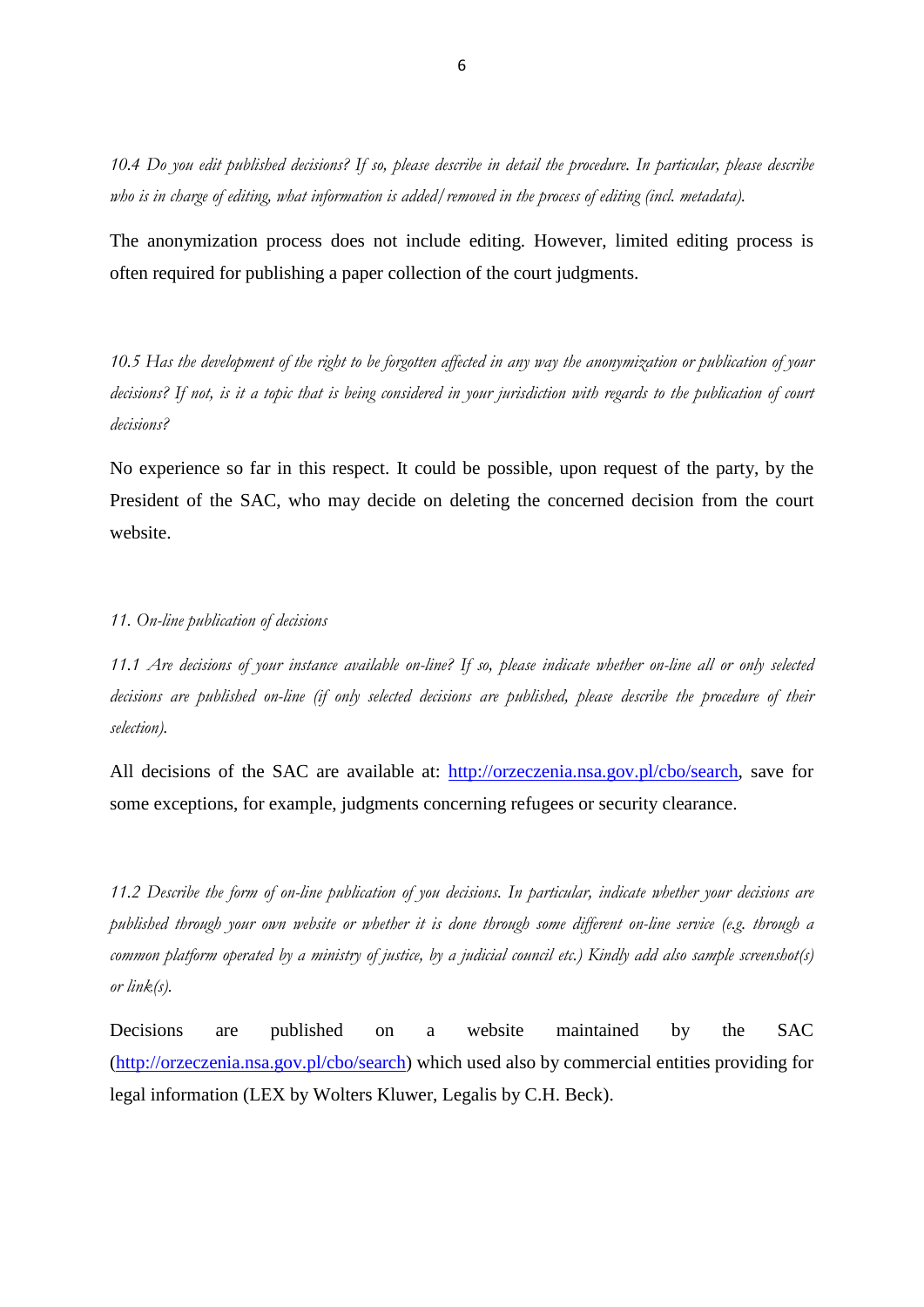*11.3 What are available file formats in which your decisions are available on-line? Apart enumerating particular file formats, kindly indicate whether your instance systematically sticks to any commonly accepted open data policy. Also, please indicate whether your instance publishes on-line only individual decisions or whether whole datasets are available to the public for further re-use. If datasets are available for further re-use but not publically, please describe to whom and under what conditions such datasets are made available.*

Rulings are available on-line in html and rtf formats. This pertains to both rulings in particular cases (judgments, orders), as well as to general rulings (resolutions). Rulings can be reused without any conditions.

#### *12. Public availability of other documents*

*12.1 Are there published on-line personal information about members of your instance? In particular, please*  describe whether there are CVs available, in which length and form (e.g. on a court website) and eventually what *information is regularly published (e.g. education, memberships, political beliefs, marital status etc.) Also, please indicate whether the publication of information about members of your instance is compulsory, whether the members of your instance are free to decide about the structure and content of such information and whether you noted any*  issues in that regards (e.g. there was a big debate in the Czech Republic over the publication of past membership of *the judges in the communist party). Please add a sample link or a screenshot of how such personal information about a member of your instance looks like.*

Names, official court functions of all judges can be found on the court website [http://www.nsa.gov.pl/sedziowie-nsa.php.](http://www.nsa.gov.pl/sedziowie-nsa.php) Similarly, basic information (cv, photo) concerning presidents and vice-presidents of the SAC can found at [http://www.nsa.gov.pl/en.php.](http://www.nsa.gov.pl/en.php)

*12.2 Which case-related documents other than decisions of your instance are published on-line (e.g. dissenting opinions, advocate general submissions, submissions of parties, records of chamber deliberations etc.)? Please, describe how these documents are published, i.e. where and in which format (e.g. on a website through a search form, in open data formats, etc.). If your instance publishes these documents in open formats, kindly provide a sample link to a particular dataset.*

No other documents apart from rulings of the SAC and of first instance administrative courts are published. Subject to publication are also dissenting opinions. Analyses of the Judicial